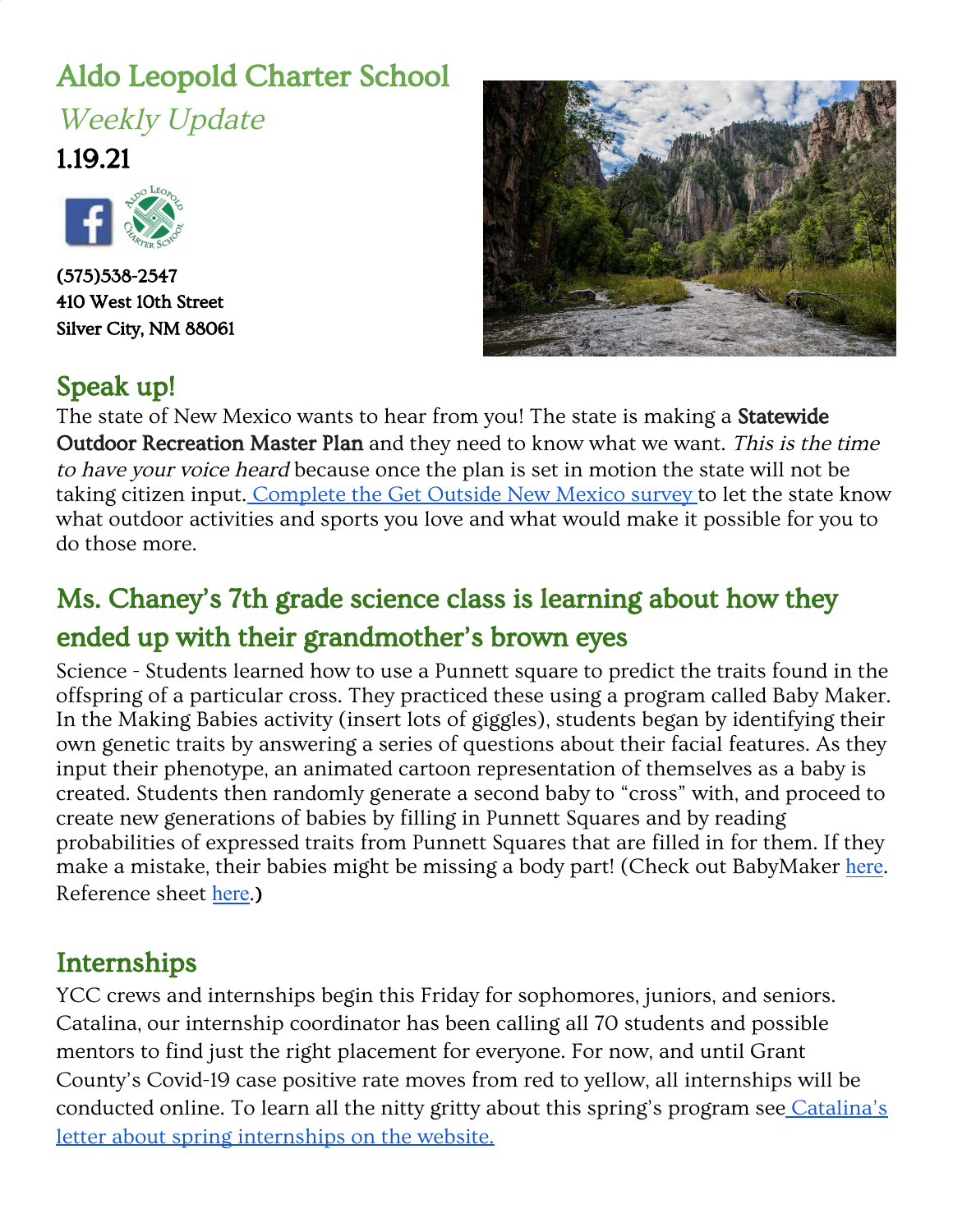#### [Energy is everything](https://www.youtube.com/watch/CW0_S5YpYVo)

The 8th graders in Garrett's science class are learning about forms of [energy](https://www.youtube.com/watch?v=DvCWuOuaG_c). Here are a few things you will find out if you watch these videos: There are two main types of energy - kinetic and potential. The law of conservation of energy says that energy is neither created nor destroyed. It can be transferred from one source to another, like when you eat. The food has energy and when you eat, that energy is transferred to your cells. We are recycling energy that has been around since the beginning. Energy is the ability to do work. Work is the act of displacing something by applying force. The ability to do things is inherent in everything even in things that are inert. There is a poem here, I know it, but I transferred all my energy to my students today.

## The more that you read, the more things you will know. The more that you learn, the more places you'll go. - Dr. Seuss, I Can Read With My [Eyes](https://www.goodreads.com/work/quotes/2333951) Shut!

Mr. Cantrell is a fan of Dr. Seuss and all that his books can teach us. And there is so much they can teach us! The sixth graders used this graphic organizer to develop skills to understand an author's intent, symbolism, cause and effect, and conflict and resolution. Do you know these stories? Can you answer these questions? If not, ask your sixth grader (or former sixth grader); they can help you.

| Story                           | What was the main conflict? (Any<br>symbolism?) | What was the resolution? (Tell What and<br>Why) |
|---------------------------------|-------------------------------------------------|-------------------------------------------------|
| <b>The Sneetches</b>            |                                                 |                                                 |
| The Zax                         |                                                 |                                                 |
| <b>Too Many Daves</b>           |                                                 |                                                 |
| <b>What Was I Afraid</b><br>Of? |                                                 |                                                 |

## Don't let Leo drown again!

Pete and Maddy showed the documentary **[Before](https://www.youtube.com/watch?v=6UGsRcxaSAI) the Flood by Leonardo Dicaprio to the** 9th graders in their cultural geography and economics class. This documentary, made with National Geographic, shows us how our lifestyle choices are causing the polar ice caps to melt which has resulted in rising sea levels which is leading to the dislocation of humans and other species. The cool thing about being a human is that we can solve the problems that we cause.